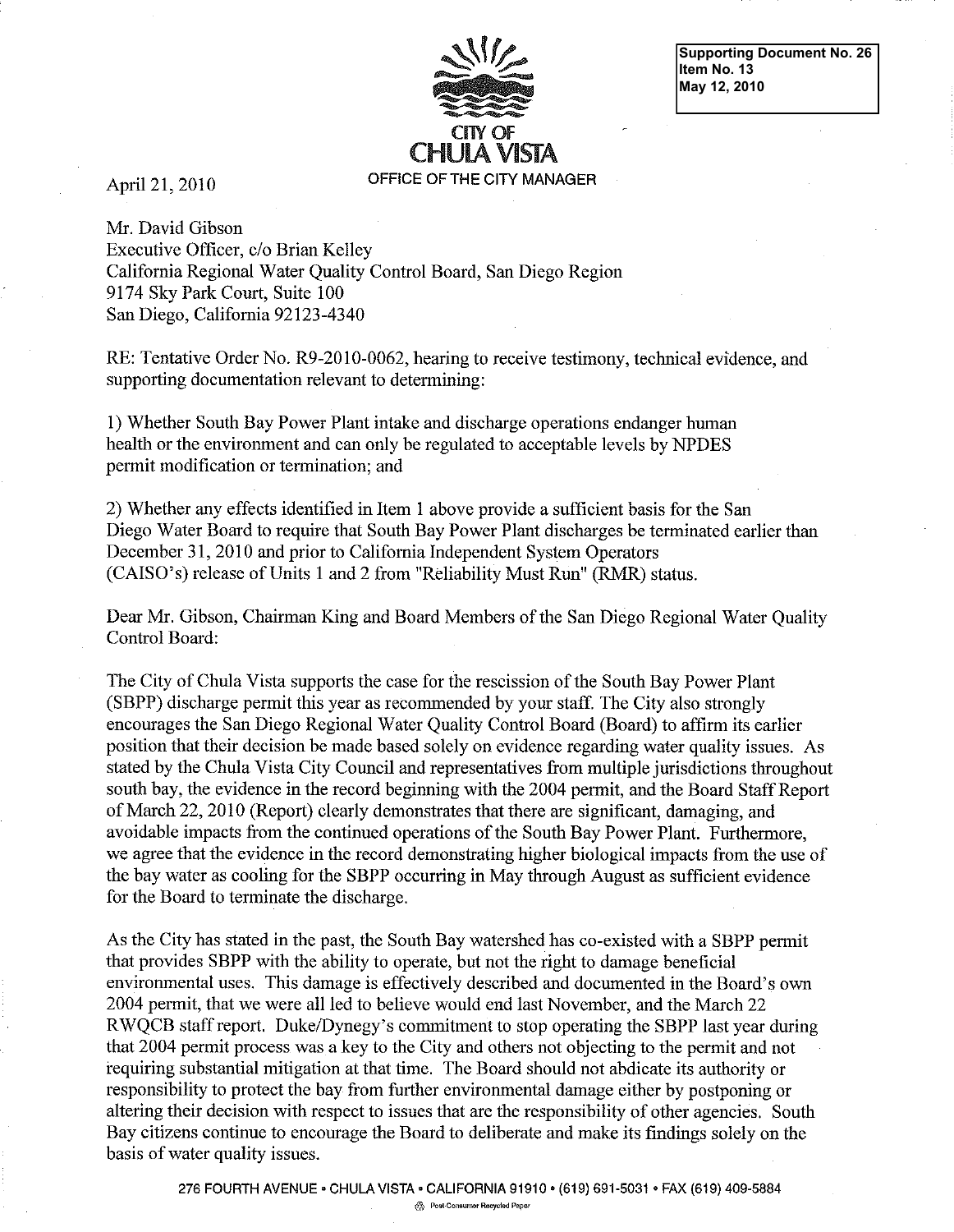RWQCB April 21, 2010 Page 2

The South Bay has shouldered the burden of the plant for almost fifty years without adequate mitigation or offsets for the damage caused by SBPP and the time has come to establish a time certain when that damage stops and restoration begins. However, Dynegy's failure to plan over the past five-year permit period when Duke/LS Power committed to stop operating the plant demonstrates that providing a "minor modification" permit without substantive mitigation is woefully inadequate. The additional permit period already provided and any additional permit period without immediate and substantial mitigation is an incentive to continue to operate this plant for tremendous financial gain at the expense of our watershed, public access, and the economy of our region. It should be recognized that potentially doing less damage as a result of less operating capacity is not mitigation. Our families fish and kayak in this bay, our bayfront and marine businesses depend on this bay and less damage does not constitute appropriate or reasonable mitigation.

The March Staff Report states that, "If Dynegy proposes to discharge from Units 1 and 2 beyond December 31, 2010, a new report of waste discharge/NPDES permit application would need to be submitted to the San Diego Water Board and a new NPDES Order will need to be adopted by the San Diego Water Board which protects the beneficial uses of San Diego Bay and complies with all applicable requirements."

The Report goes on to state in several locations under Effects of Discharge that, "Any proposed discharge beyond 2010 must be evaluated to determine whether it poses an unacceptable risk of endangering human health or the environment in the long term." The Report highlights several significant impacts including but not limited to, Temperature where the Report states that, 104 acres of eel grass habitat or 7-8% of total eel bed grass coverage in the bay have been precluded from the discharge channel and other areas of the South Bay from the SBPP discharge, ... and. that "these thermal limitations do not fully ensure protection of water quality needed for attainment of the beneficial uses of South San Diego Bay as required by the Basin Plan and State Thermal Plan."

As previously stated, the SBPP is one of the largest NPDES permitted discharge sources in the region, let alone San Diego Bay, and the Plant operators have had more than five years to prepare for the end of the 2004 permit and perform the science that should have been required for a new permit. Dynegy's failure to do so now should not be justification to not require adequate mitigation and more egregiously continue the impacts identified by the 2004 report, subsequent monitoring and the recent March RWQCB Staff Report. It should be recognized that potentially doing less damage as a result of less operating capacity is not mitigation. Additionally, the Report does not recognize that even with less capacity the SBPP could effectively run more total hours than the recent historical run time that has contributed to and maintained the existing environmental impacts.